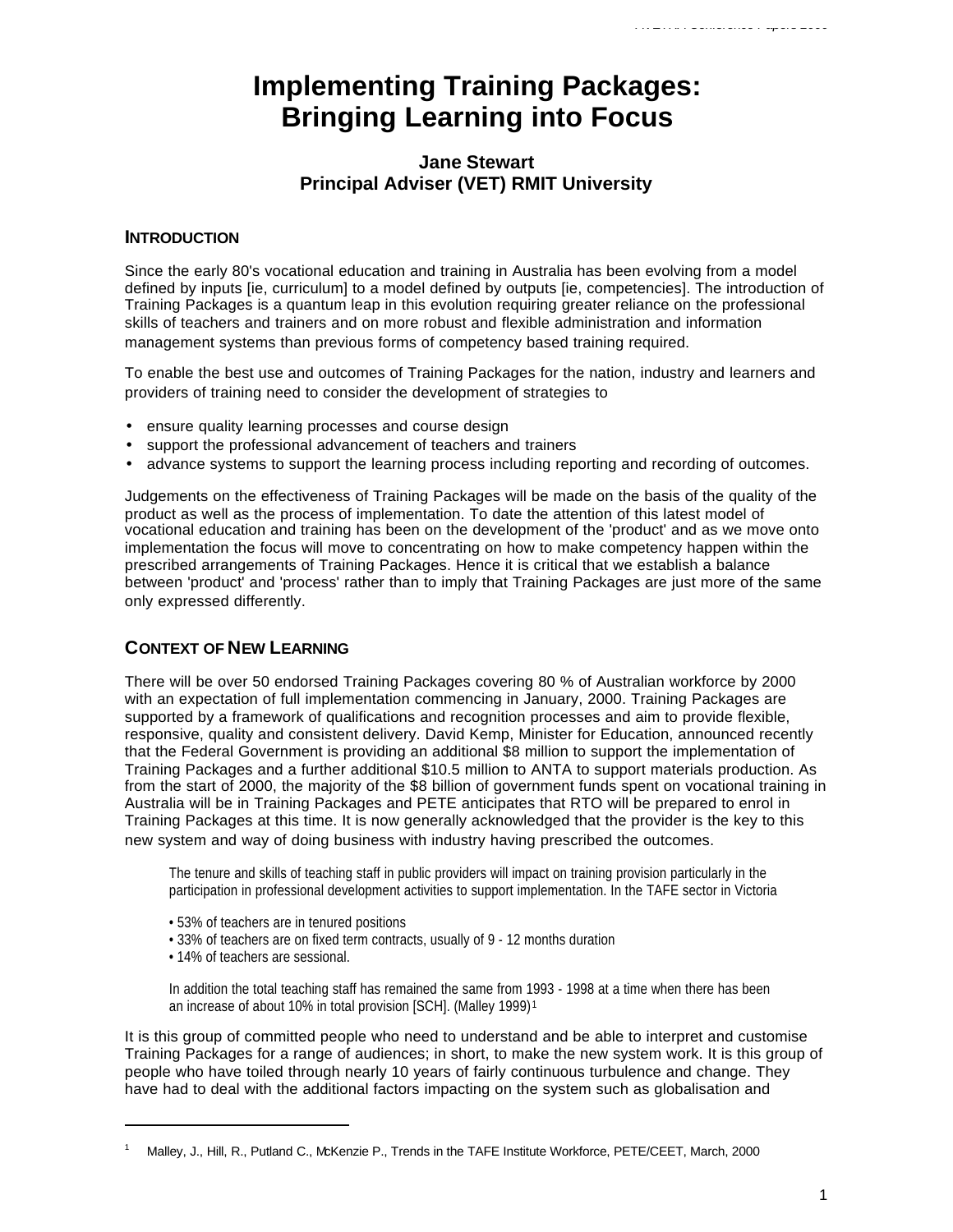internationalisation, technological change, outsourcing, user choice and competitive tendering, reduced funding and maintenance of quality, restructuring and re-positioning in the marketplace and finally organisational and cultural change to meet these challenges. This change has led to a sharpening of provider orientation and increased focus on the needs of the client.

In this new and emerging world of Training Package teachers need to be able to

- customise activities necessary to meet the range of needs of industry/unions/employer/learners
- interpret Training Packages into learning programs whilst still being highly accountable to central system
- develop learning pathways and resources for a range of Training Package qualification outcomes
- provide flexible and consultative approaches to clients including
	- delivery of underpinning skills
	- provision of skill development processes that are in multi-mode delivery formats, suit individual learning processes, integrate 'workplace' assessment that is fair, reliable and consistent, ensure articulation and transferability of skill recognition arrangements, have a variety of reporting and recording of outcomes [modules and competencies], ensure quality skill development and maintain equivalence of outcomes cross a range of Training Package qualifications.

Unfortunately clients may not always be clear or even know what their needs are. So teachers will need to be better at working with a variety of clients and assisting them in this task and developing genuine partnerships with industry that result in mutual benefits and long term strategic value. The elements of best practice in conducting partnerships with industry are

- understanding the business and the relationship between training and profitability of the enterprise
- being available
- sharing knowledge and expertise
- managing the relationship
- collaborating with competitors with a view to the best outcome for the client.
- (Thorn 1999) <sup>2</sup>

There is an increasing focus on learning and consequentially teaching. This learning may occur on job and off job and may be government funded, employer funded or self funded. We are also seeing the emergence of a new value of learning - learning for life. Increasingly workers in most sectors will move in and out of training to ensure relevant employability skills and regular skill upgrade for work application.

Barry Hobart, Chief Consultant to UNESCO UNEVOC Centre in Berlin noted that VET teachers and trainers have the most crucial role and responsibility to assist in this development. They

...must undertake programs of initial and recurring professional development and need to be involved in continual upskilling and updating on changes and new requirements of the workplace so that they can continue to adapt to the rapid change and be relevant. (Hobart 1999, p12) <sup>3</sup>

The challenge for today's educator is

• we can ignore Training Packages as another fad and delude ourselves that things can stay the same

OR

• we can maximise the tremendous opportunities that Training Packages offer and the subsequent change that they bring.

Dr Qian Tang, Head of the TVE Section of UNESCO is quoted at the recent UNESCO International Congress on Technical and Vocational Education for the 21st Century (1999) held in Seoul as saying 'When the winds of change blow, some build walls, others build windmills'<sup>4</sup> . If we don't embrace the positive opportunities that Training Packages offer to rejuvenate the training system and begin to interpret the fundamental differences of Training Packages to past practices; and if we don't begin to grapple with the new system and support modifications necessary to make Training Packages work,

<sup>&</sup>lt;sup>2</sup> Thorn, F., ANTA National Conference - Spotlight on the Provider, December, 1999

 $3$  Grace, B., Going Global, Training Review Oct/Nov/Dec. 99, No. 32 (P. 12 - 13)

<sup>4</sup> Wiltshire, K., The Ginseng in the Stew, Training Review Oct/Nov/Dec. 99, No. 32 (P.10 - 11)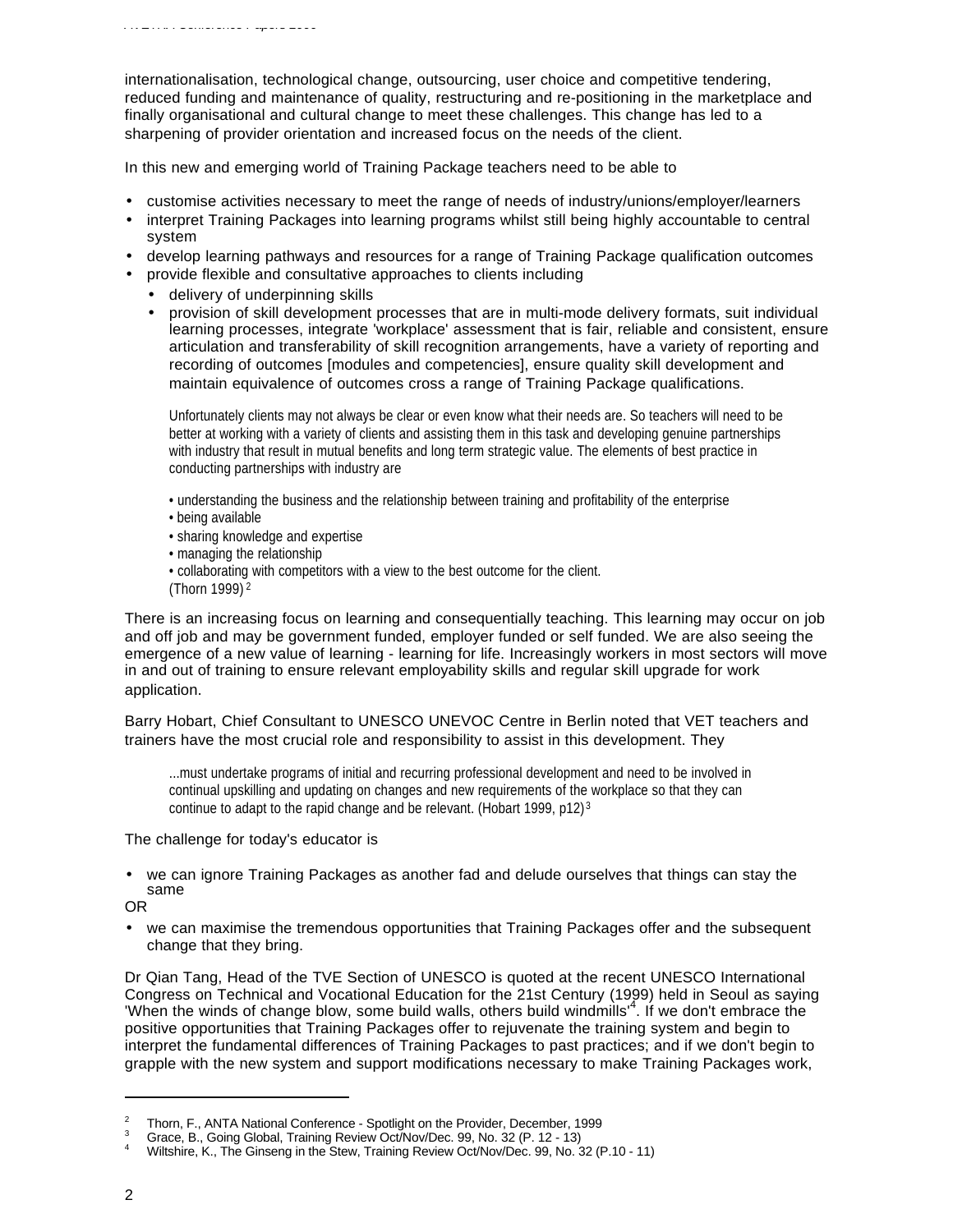then we will have more of the same, mediocre outcomes and disinterested, and industry that is disaffected from the value of accredited training. In a recent survey conducted by AC Nielsen Research Services it was noted '...that 76% of employers found graduates who applied for jobs to be unsuitable for either the position applied for or any other position in the company' (AC Nielsen, February 2000)<sup>5</sup>. The challenge is here and the choice inevitable - change is critical if graduates are to get jobs and industry is to be confident in the education and training system. To be judged to be irrelevant in this sphere of industry relevant training, will lead to our ultimate demise.

Moira Scollay, CEO - ANTA, acknowledges the need for further support of the implementation of Training Packages and '..the size of the task cannot be underestimated. Achieving full implementation of all the policy reforms still requires a substantial cultural shift in how training is delivered and valued.' (Scollay 1999)<sup>6</sup>. To support this cultural shift state training bodies need to develop a range of responses including

- professional development activities
- opportunities for cross-provider networking
- funds to pilot responses and innovation in implementing Training Packages
- policy frameworks to inform operational activities and infrastructure design
- online, responsive and flexible communication strategies to inform providers of implementation issues
- publications and manuals promoting best practice in the interpretation and design of courses aligned to Training Packages

So we are at the cross-roads; the train is speeding towards us; the choice is clear; we must embrace Training Packages and embrace the definite advantage that they herald for our work. In conclusion they are the strongest endorsement in recent times for the need, requirement and insistence for quality teaching and learning practices.

The questions that we need to ask are:

- How do we take up the challenge and engage in this exciting way of doing our work ?
- What is involved in implementing Training Packages ?
- What are the issues to explore when bringing Training Packages to ground ?

Firstly Training Packages are flexible. The national system is still evolving and not all the questions have been asked nor all of them answered. Training Packages can be interpreted in a myriad of ways with 'no one size fits all'. However, the training and outcomes must have integrity and be delivered with quality.

Secondly teachers need to be skilled in how to interpret the needs of the clients, how to customise the training to meet these needs, and to how interrogate Training Packages to design programs in 'chunks' of learning that make sense to the learner and that align to the standards and how to develop a delivery plan that allows for dynamic learning experiences that ensure competency outcomes.

Thirdly the academic and information management systems that underpin the implementation of Training Packages need to be equally flexible and allow for quality responses to the various provider clients and stakeholders such as government funding bodies, employers and students. No longer will a single management system of information management and reporting be sufficient in satisfying all of these groups and this means a more significant dialogue between the teaching and student administration/management sections of providers. For it is through these conversations that the intricacies of the new system can be managed such as the accommodation of

- reporting competency completions to the funding body whilst also reporting regularly to students and employers on progress and achievement within a competency
- allowing for multiple enrolments in a single competency in order for a variety of specialist skills to be achieved by the student
- providing evidence and record of achievement in the instance of partial completion of competencies

<sup>5</sup> AC Nielsen Research Services, Employer Satisfaction with Graduates, AVCC Report, February 2000

<sup>6</sup> Scollay, M., CEO's Message, Australian Training Volume 6 Issue 4 December 1999, (P. 3)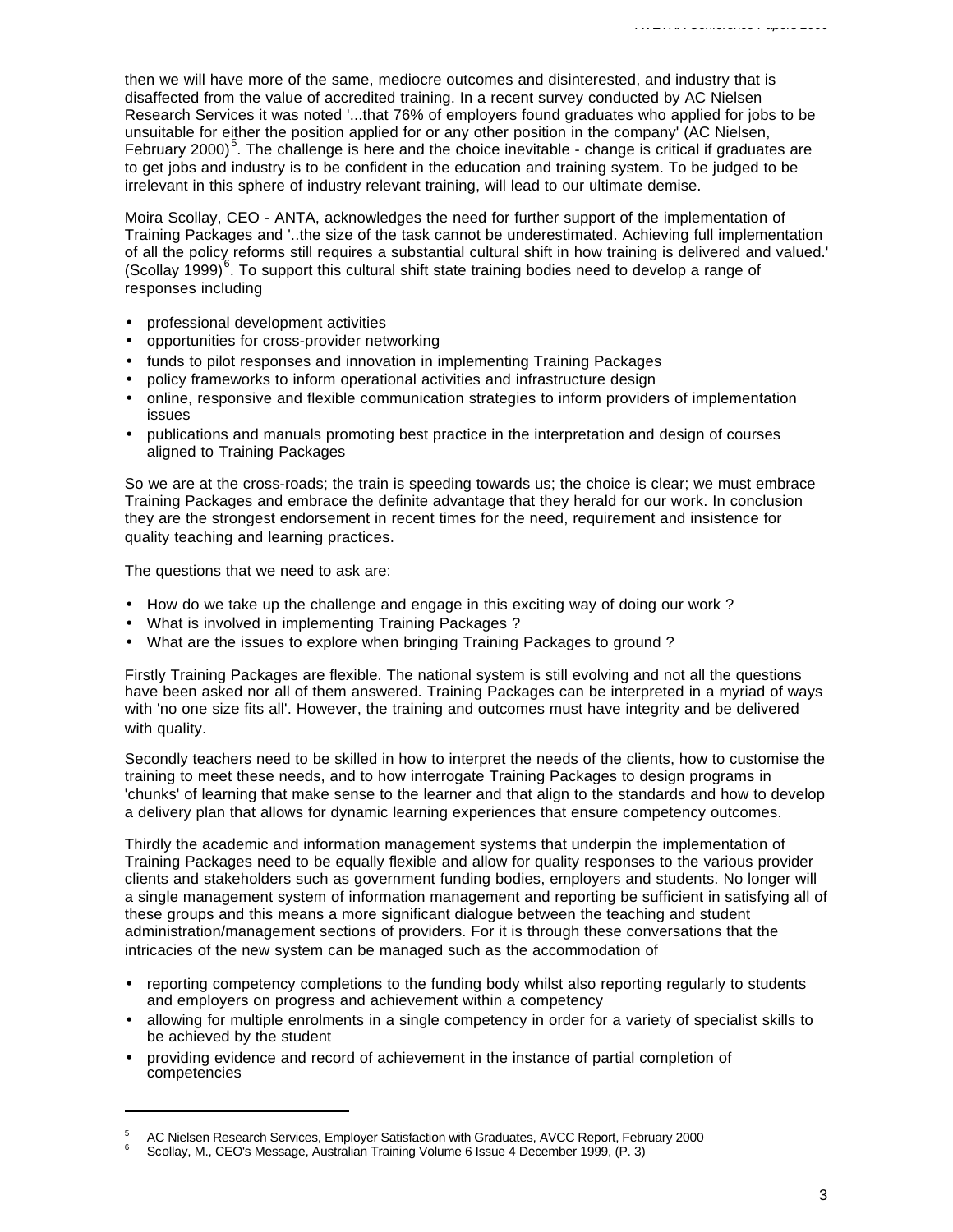- providing a record of achievement that will facilitate articulation/credit exemptions into higher education courses and transferability of skill recognition between providers
- ensuring ethical and transparent reporting to funding bodies.

Fourthly the role of those involved in general education has become less clear and discernible. There are few units of competency and elements of competency that explicitly deal with the assessment of general skill competencies such as communication skills. However, there is always mention of such competencies in the underpinning skills and range of variables. Teachers need to begin to work collaboratively across discipline areas to 'unpack and re-pack' Training Packages and to design learning programs and pathways that build towards holistic delivery and assessment of industry skills and enterprise [generic] skills. Richard Hall notes in his research of the impacts of globalisation on the industry training market that

...future reform needs to build on previous initiatives to establish new mediating structures that enhance coordination between all the elements of (these) industries skill formation systems'7. Strategies that will assist and encourage collaboration are

- mentoring of teachers of industry skills by teachers of general skill areas
- team teaching
- development of integrated approaches to learning and delivery
- collaborative and co-operative support to Course Teams
- development of integrated learning materials
- provision of student support materials and sessions in enterprise/generalist skill areas
- encouragement of accelerated learning in core industry skill areas where appropriate which then allows for time and attention for achievement of enterprise/general skills
- development of assessment tools and approaches that integrate industry skill and enterprise/general skill assessment.
- (Hall 1999, p5)

Fifthly and most importantly professionalism of teaching is being redefined as the shift inherent in achieving the competencies detailed Training Packages means an increased focus on the process of learning. It is no longer simply what is presented in the classroom or the resource materials but is also the understanding that teachers have on how learning happens, is promoted and encouraged. It is the quality of the program design and how the competencies have been grouped and integrated to make sense to the learner as well as strategies to ensure industry and skill formation generally. The learning experiences and relationships between experiences; and the quality and nature of the holistic assessment leading to the achievement of competencies that teachers will be judged by and accounted for. Teachers need to heighten their passion for learning and to shift the focus from traditional approaches centred on the classroom to more flexible problem solving approaches in which the learner is central to the process of learning and competency achievement.

#### **CONCLUSION**

Quality teaching practices, learning environments and student centred approaches are essential especially if the positive outcomes of Training Packages are to be truly realised and embedded at a very fundamental level into the operations. Dr Roland Williams, President of Business Higher Education Round Table notes that

Each sector must recognise the criticality of preparing people for the world as it is and it is likely to be, as opposed to that which is rapidly vanishing. Institutions which fail to grasp this reality have what is surely a brief life expectancy'. <sup>8</sup> (Williams 1999, p1)

In summary Training Packages have the potential to revitalise learning and to bring learning back into the equation of training but only if

• students are the centre point for learning process design

Hall, Richard (July, 1999), Globalisation and the Industry Training Market: Recent Policy and Practice in the Information Technology, Metal and Engineering Industries, Paper presented at the 8th National Vocational Education and Training Research Conference, Australian Centre for Industrial Relations, Research and Training, University of Sydney (P. 5)

<sup>8</sup> Ibid.